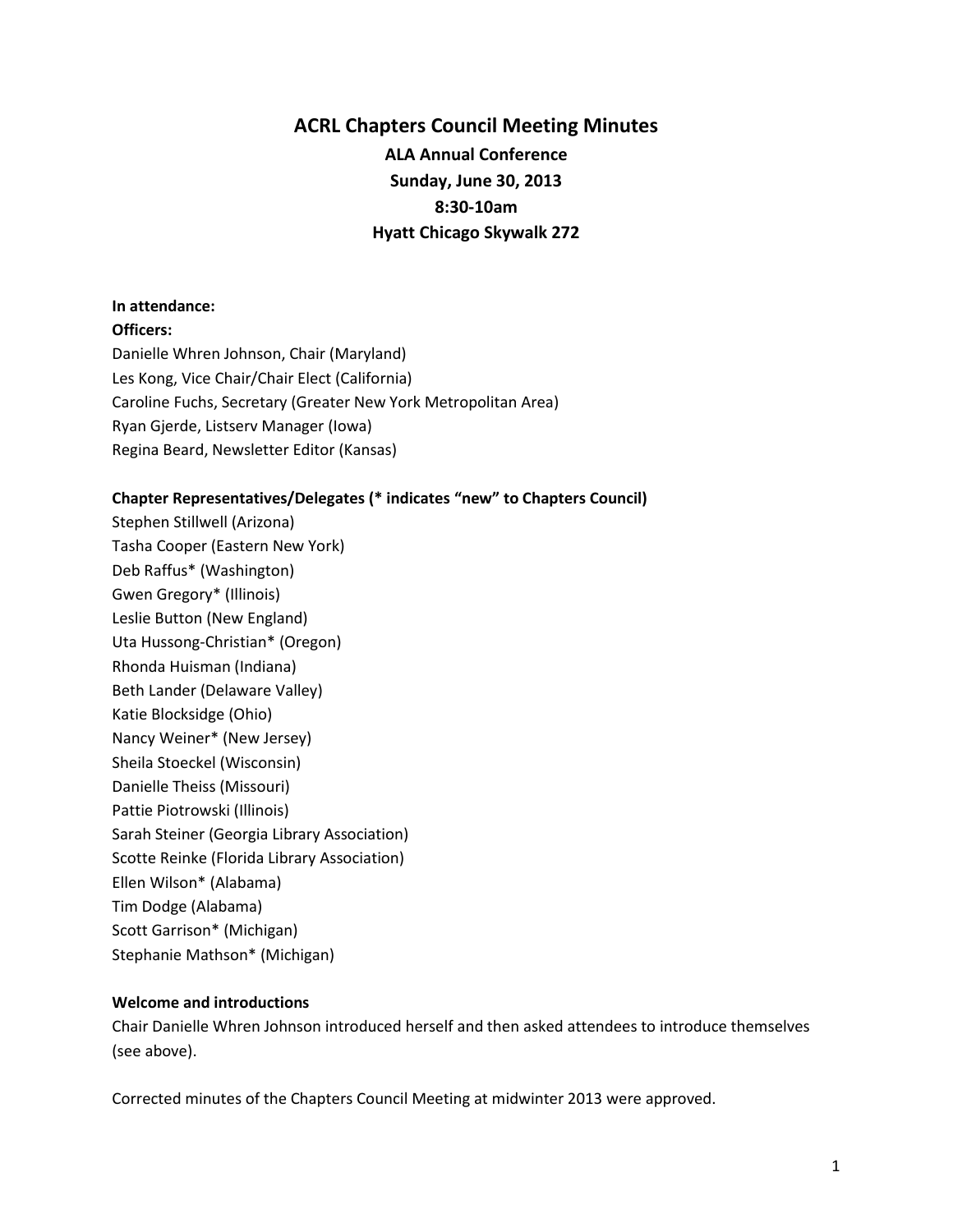Les Kong introduced the candidates for ACRL Chapters Council 2013-2014 offices: Caroline Fuchs for Vice Chair/Chair Elect and Tasha Cooper for Secretary. Caroline noted that she strongly believes in the importance of Chapters Council, particularly as a vehicle to foster better collaboration, communication and cooperation between the various Chapters. Her intention as Vice Chair/Chair Elect would be to foster greater communication among the Chapters, and to continue to build on the good foundation of work already in place under the leadership of Danielle and Les. Tasha voiced the same sentiment, adding that because of her involvement in other organizations, she has found the need to track and record organizational information and data is crucial to sustaining the vitality of an organization.

There were no additional nominations from the floor. Ballot elections were held. Caroline Fuchs was elected the 2013-2014 Vice Chair/Chair Elect. Tasha Cooper was elected the 2013-2014 Secretary.

Danielle noted that Laura Heinz would take over as the newsletter editor, replacing Regina Beard. Regina had held the position for many years, and Danielle thanked her for her dedicated service.

Update on Chapters Council Online Orientation Sessions: Danielle noted that these sessions have not been formalized as yet, but that they were "in the works" since they have been handed off to Casey Kinson, who is working on development of the sessions. The original goal was to run these online sessions twice a year. Originally it was suggested that the best time would be in August, but this may not happen by August 2013 as many ACRL staff are unavailable at that time due to vacation schedules.

Danielle, noting that Chapters Council has been trying to create an online orientation for new Chapters leaders to help explain the relationship between the Chapters, Chapters Council and ACRL, gave some background relating to these sessions. Chapters Council has access to ACRL tools, so if we wanted to host a virtual meeting it would be possible so long as our group adheres to ACRL rules and guidelines. We could make use of ACRL's Adobe Connect software. We would need to announce the meeting ahead of time, it would have to be an open meeting, etc. We could do this in the meantime while we are waiting the formalization of our online orientation sessions.

It was suggested that, via the Chapters Council listserv, newly elected Chapters officers might receive a welcome message that could include some of this information as well.

Tasha updated Chapters Council on the progress she and Stephanie have made on the Chapters Council Toolkit. They have been sorting through currently available documents. One of the pieces of this is the PDF manual for new Chapters leaders and new Chapters Council members. The current version of this document is confusing, and it is difficult to tell when it is referring to new Chapters leaders or Council members. They are not only planning to update the links, but also to re-think the document. The toolkit will provide information for newly elected leaders and members. The plan is to link to documents rather than to reproduce them. The toolkit will also provide links to pertinent pages such as bylaws and guidelines. It will contain a table of contents and key documents. It will also include key contacts, and point people in the right direction as to whom to approach with specific questions. They intend to try to separate information regarding Chapters Council leaders from Chapters leaders in the document. Some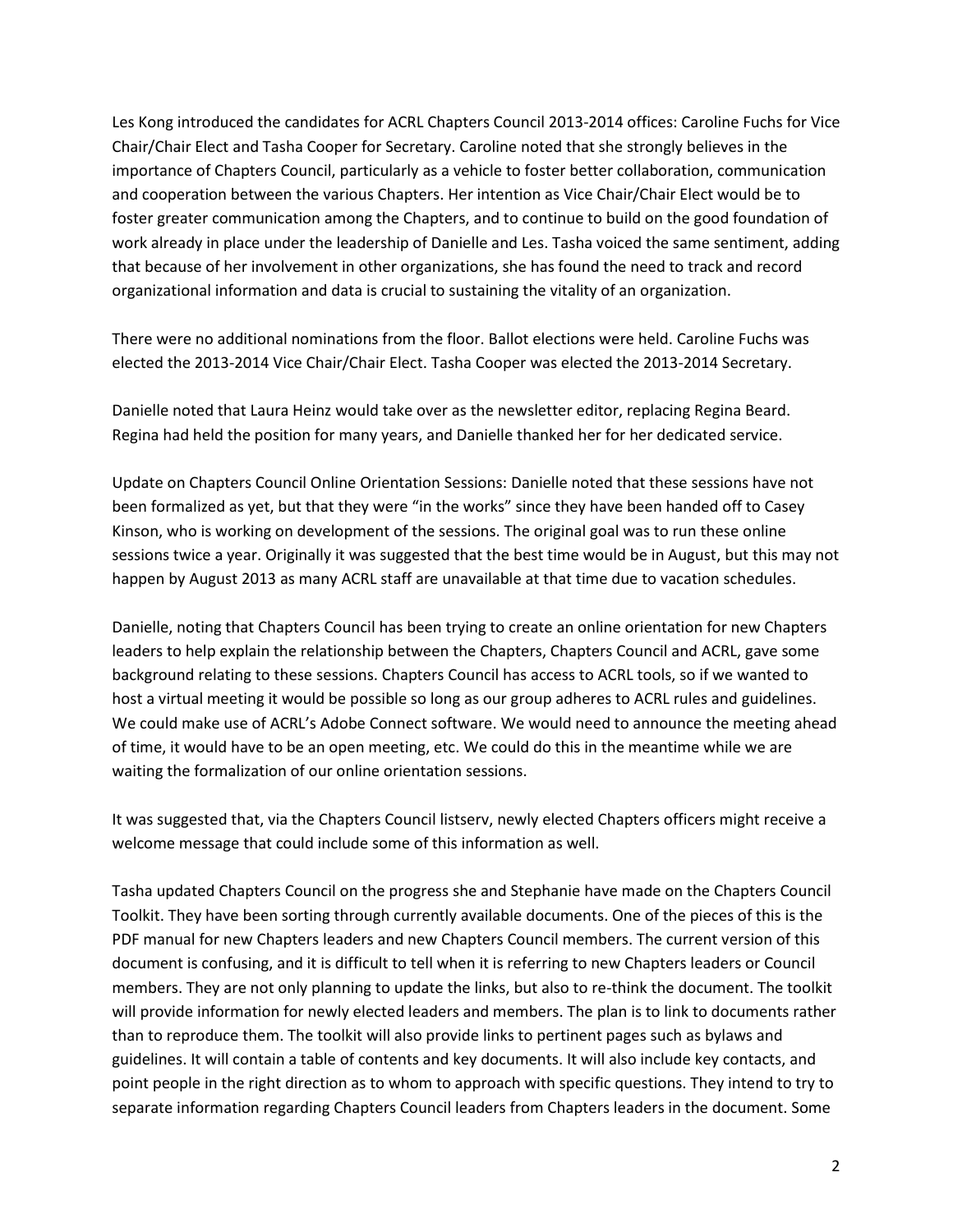of the questions that have arisen include: Who can attend the Chapters Council meetings? Is there more flexibility than what the current guidelines dictate? Could a Chapters representative be someone who is not on a Chapters executive board but is an active member who is willing to report back? Can Chapters hold virtual meetings as well or in addition to the physical meetings at ALA midwinter and annual. Les noted that there is some confusion about the expectation of attendance at Council, and that not all Chapters are aware that they should be sending reps to the Chapters Council meeting. Another challenge is the various governance structures of the Chapters.

Tasha reported that also in development would be an FAQ document. Tasha asked the Council members to let her know if they have any suggestions for the FAQ. What questions did they have when they were new? What sort of information would they have found useful? Please send your suggestions to Tasha Cooper [\(nacoop01@syr.edu\)](mailto:nacoop01@syr.edu). She also reported that the toolkit is not ready to be shared, but that she and Stephanie hop to send out a draft soon. They would welcome any suggestions or feedback.

It was suggested from the floor that the toolkit might also look at the varying governance structures, and perhaps include some of the different models. This information might be difficult to add, because this specific information has not been captured before. Minimally, some of the key models might be listed.

A brief discussion ensued regarding the responsibilities of Chapter representatives/attendees at Council to report and communicate back to their Chapters. Some Chapter reps summarize and share the salient discussions or items in development with their Chapter boards. Some report at the next board meetings, others disseminate through email or Chapter listservs, some send out the minutes once they have been approved.

It was suggested that it would be really helpful for Chapters to have access to sample ACRL Annual Chapters reports. These could be made available through the Chapters' listserv or perhaps through an internal archive.

Representatives were reminded that their Chapters must submit the annual report in order to get reimbursement from ACRL. The 2013 report is due in mid July. Can we share some reports before that deadline?

In order to help facilitate the report-writing, ACRL/NY has created an "after event" form that reflects the current ACRL strategic plan. Caroline agreed to share that document with both the members of the Chapters Council listserv, as well as those who were in attendance at this meeting. It is not always the case that meeting attendees are on the listserv. It is the responsibility of the Chapters to contact ACRL staff liaison Casey Kinson to apprise her of newly elected and appointed board members. Much of the Chapters contact information on the ACRL Chapters Council webpage is outdated.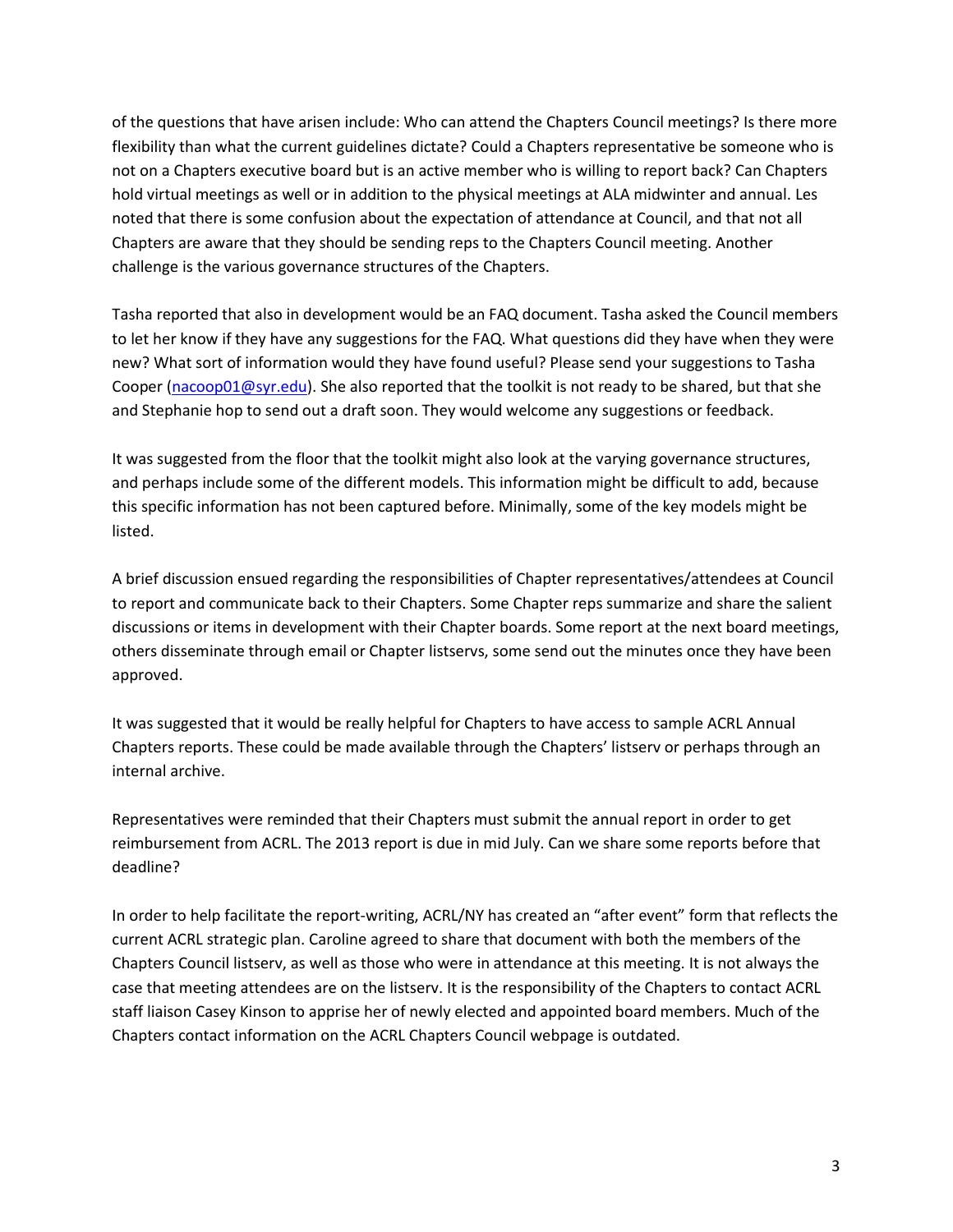It was noted that the bylaws/guidelines for Chapters Council states that our annual reports are to be shared with both ACRL and Chapters Council. To the best of everyone's recollection, the latter has not taken place. Danielle will contact ACRL to see if those reports could be shared with us.

Les and Caroline updated the Council on the development of the mentoring program. Les noted that an outline of the proposed mentoring program had been distributed. Some of the issues that might account for some Chapters not sending reps to Council might include: funding not always available for travel to midwinter or Annual; many scheduling conflicts, including other committee work; folks are confused – or unaware – of the role of Council.

One of the primary purposes of the mentoring program is to improve attendance at Council.

An online survey was distributed to Chapters via the Chapters listserv (see [https://docs.google.com/spreadsheet/ccc?key=0AmSvGKjEox0rdEtldlhza0I3M1RCX3dXc3JDRmZHMUE&](https://docs.google.com/spreadsheet/ccc?key=0AmSvGKjEox0rdEtldlhza0I3M1RCX3dXc3JDRmZHMUE&usp=sharing) [usp=sharing\)](https://docs.google.com/spreadsheet/ccc?key=0AmSvGKjEox0rdEtldlhza0I3M1RCX3dXc3JDRmZHMUE&usp=sharing). About 18 responses were received so far.

Other potential results of this program might be to develop discussion items, to help improve local Chapter programming, to provide feedback, to determine un-met needs, to develop new initiatives. Most importantly, the hope is to be able to develop a sustained leadership model with Chapters Council, with the goal of growing and sustaining the leadership within this body.

Chapters need to alert Casey of any changes to their executive boards, and must request that the new officers be added to the Chapters listserv. This does not happen automatically.

Caroline will re-send the online survey by the end of July, both to the Chapters listserv as well as to the email addresses of meeting attendees. The new Chapter officers will be added to the Chapters Council listserv but only if Casey is contacted. The listserv also includes some past leaders, unless they have requested to be removed.

Ryan noted that the potential challenge here is that the action that sends to this room are dispersed. Some reps are yearly appointed, but it varies from Chapter to Chapter. Les added that this is a similar challenged faced by Leadership Council – the constant turnover. How do you sustain the leadership in this group when there is so much turnover? This underscores the need to develop a sustainable leadership model.

The Arizona Chapter is moving toward a sustainable leadership model by documenting processes, timelines, workflows, etc. This further highlights the need for our toolkit, as it supports the importance of documenting knowledge.

As part of their work on the toolkit, Tasha and Stephanie will look at who is permitted to represent their Chapters at Chapters Council. Caroline noted that part of the problem is that Chapters are not fully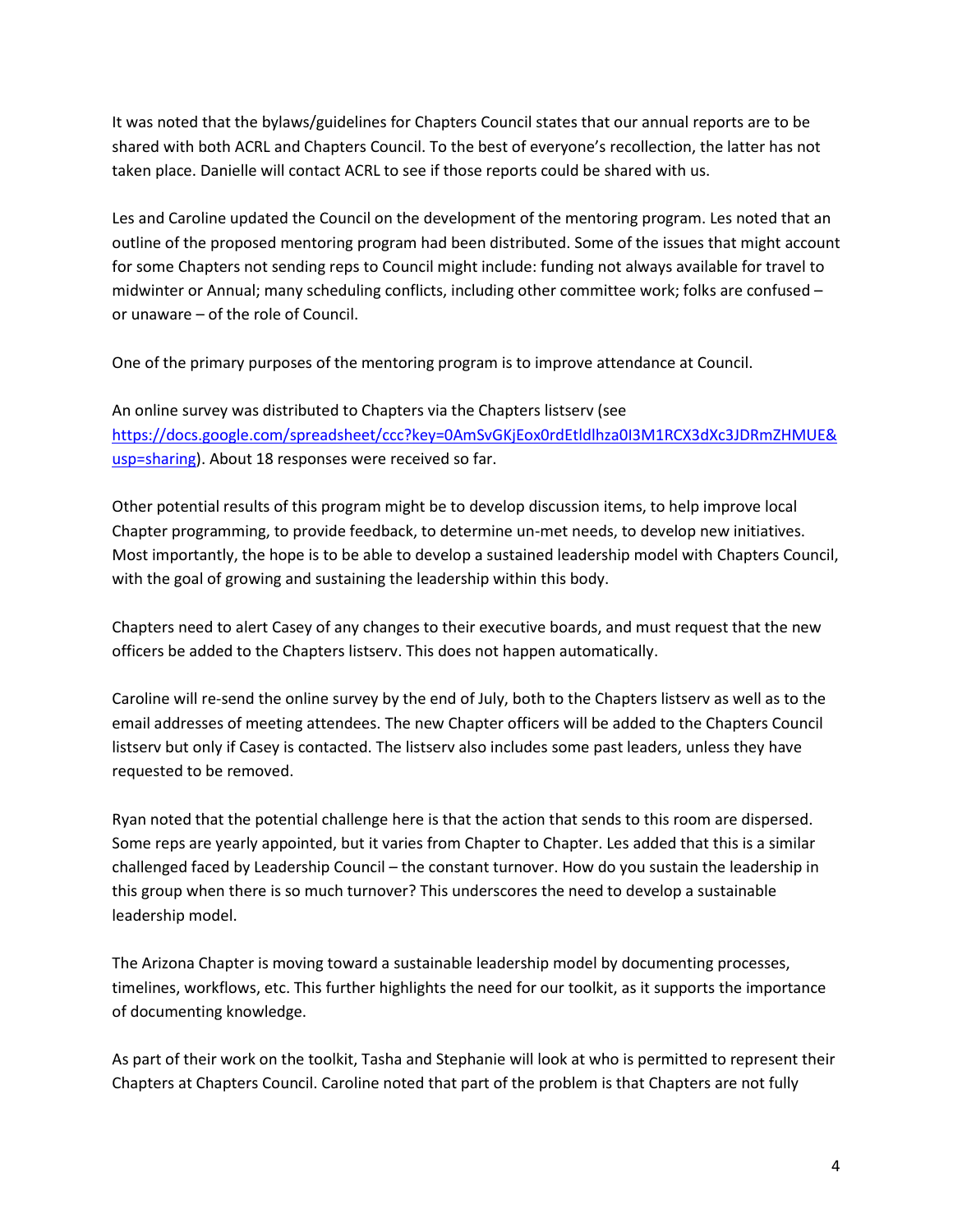aware that the Council meetings take place at midwinter and at annual. It is common for Chapters to send reps to the ACRL national conference, but less common for them to send reps to ALA conferences.

It was suggested from the floor that ACRL form a task force to organize Chapters reps at ACRL national conferences, even if informally. Danielle added that she has been trying to contact Chapters individually that have not been sending reps to Council. She has not yet gotten a response from any of those Chapters.

Danielle asked for some feedback on the ACRL e-Learning pilot webcast program. Tasha mentioned that the publicized schedule doesn't go far out into the semester, which makes it problematic for planning. She asked if the full schedule might be made available sooner, or if one of the archived sessions could be one of the webcasts chosen by a Chapter. A discussion ensued regarding getting access to the archived versions of the webinars that some of the Chapters had chosen. Some Chapters were having difficulties with this issue, while others were not. Most of the Chapters taking advantage of the pilot program used the webcasts as part of a program, at which attendees discussed the session.

To clarify to reps unfamiliar with the ACRL e-Learning pilot webcast program, Danielle reminded the group that ACRL has offered each Chapter access to two free webinars, with the idea that the Chapters would use this opportunity to build a program around the webcast. Usually about 5 or 6 are offered each semester. Chapters wishing to make use of this pilot program should contact Casey at ACRL and let her know that your Chapter wants a session. These free webinars are meant to be viewed in a group with a program designed around the theme of the webcast. They are meant as a give-back to the Chapters, but at the same time as a vehicle by which to encourage new membership in ACRL national.

From the floor, the question arose regarding the logistics of this in Chapters that are geographically spread out, like Florida. Could a recording of the session be distributed via email or must that be counted as a secondary showing.

It is also possible to collocate the session with other library organizations. There was some uncertainty among the group as to whether or not the pilot program has been built into the ACRL budget for next year.

Some Chapters are using an e-vite to handle the registrations, others are using email or tools such as Wild Apricot.

Tom Dodge gave us a legislative update. He reminded the group that ACRL pays attention to legislation that affects libraries. ACRL crafts a legislative agenda each year, which must be approved by the ACRL Board. This year, a new committee has been formed, and this will change how the group meets and gets the agenda crafted. Legislative liaisons/advocates are asked to contact their Senators and Congress Members regarding these issues. ACRL makes available the general structure of the legislation, some background information, the impact that the legislation will have on academic libraries, links to the legislation, and ACRL's stand on the issue. The website has the legislative agenda and other legislative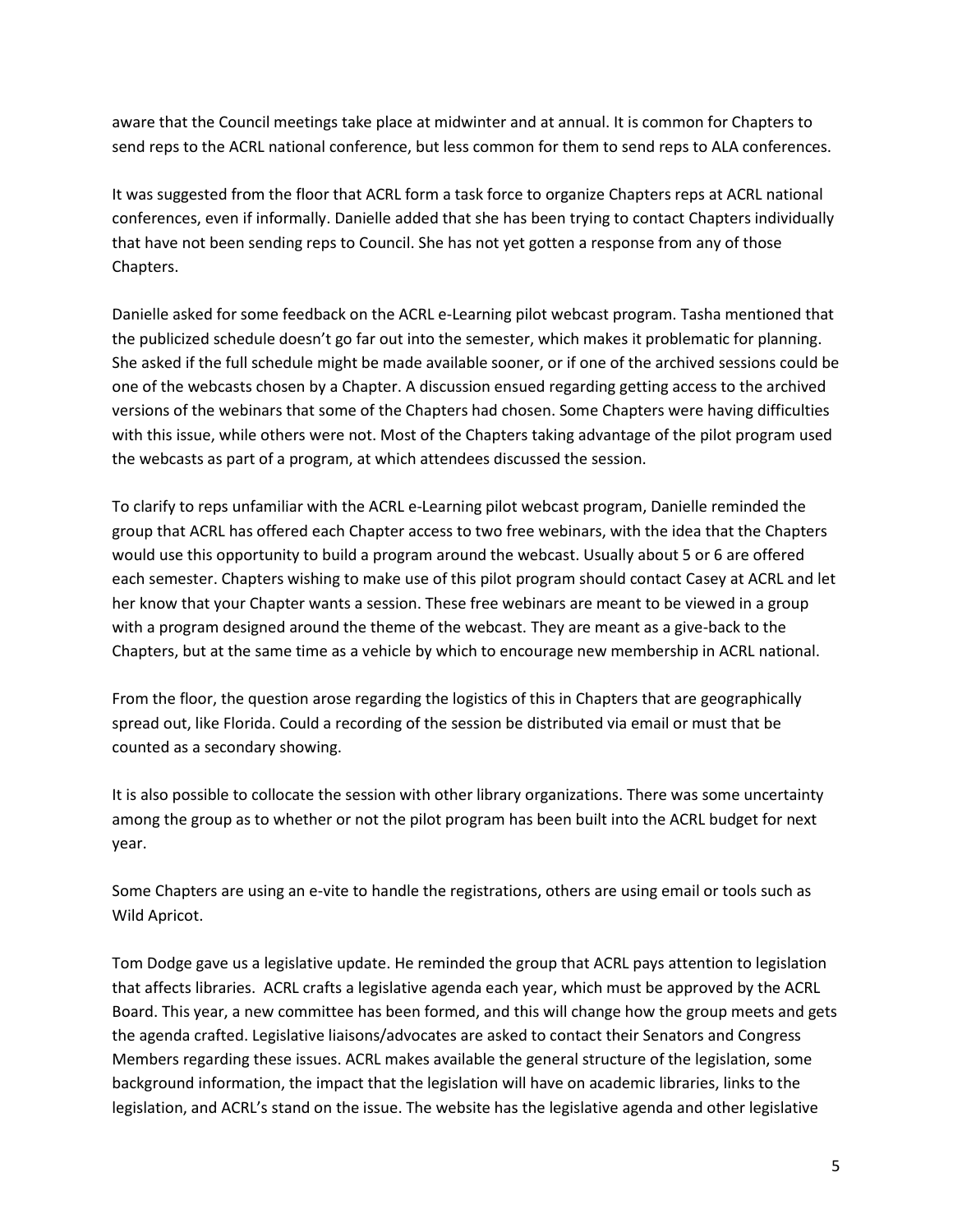resources. Currently the ACRL Legislative Advocates program is in limbo. It is still in existence. At the next government relations committee meeting, a decision needs to be made. Does ACRL want to continue to support this or does it want to pull the plug.

The idea was for ACRL to have a legislative network in which at least one ACRL member would act as an advocate for each U.S. Congressional district. This had worked in the past. Through the legislative network listserv, Kara Malenfant sends updates and alerts. Legislative advocates call or write or email their elected officials, speaking on behalf of academic librarians. Much of the current concern is around funding. Tim encouraged attendees to sign up to become a legislative advocate. All you need to do is fill the form online. The Government Relations Committee reviews the applications, and then appoints the advocates. Tim also asked that those present at the Council provide him with the name and contact information of their Chapter's legislative advocates.

Some discussion ensued about the legalities of organizations with 501c3 or 501c6 status lobbying for legislative issues. These organizations cannot lobby for legislation, but they can support the legislation. There is a distinction here. In order for the Delaware Valley to regain tax exempt status, board members must dictate the percentage of time dedicated to the task.

Stephen Bell, Trevor Dawes and Mary Ellen Davis, representing the ACRL Leadership, attended the Council meeting for a while to provide updates and share information.

Stephen Bell visited 12 Chapters this year, and expressed his appreciation for the opportunity to make those visits. His most recent visits have been to Kentucky and Eastern New York Chapters. He has also had the opportunity to visit his own Chapter, Delaware Valley, and was pleased that his own institution, Temple University, agreed to act as host. He was impressed with the innovations in his Chapter, including their use of PayPal for program registration and membership renewal. He encouraged all Chapters to consider doing this as well. One of his responsibilities as president is to do the ACRL annual report. The national conference in Indianapolis was exciting, with great activities. Feedback is just beginning to come in, but so far it indicates the highest percentage ever for positive feedback. ACRL will be held in Portland in 2015.

Renewed focus is on the standards for higher education. There will be four traveling workshop leaders available for Chapters to call upon to make visits and for Chapters to design programs around these workshops. A newly initiated task force has been called together to revitalize information literacy standards. The current info lit standards are 13 years old. The revised standards need to reflect the current literacies. The task force is comprised of librarians and non-librarians involved in higher education, including members of accrediting agencies.

2015 marks the 75<sup>th</sup> anniversary of ACRL. Exciting things are planned, and this anniversary will provide opportunities for Chapters to organize local events. Some successful achievements: the Assessment in Action cohort, an extension of the values initiative, will have 300 participants. Two more cohorts are planned for the future, which is another possibility for programming. There is a free white paper on the